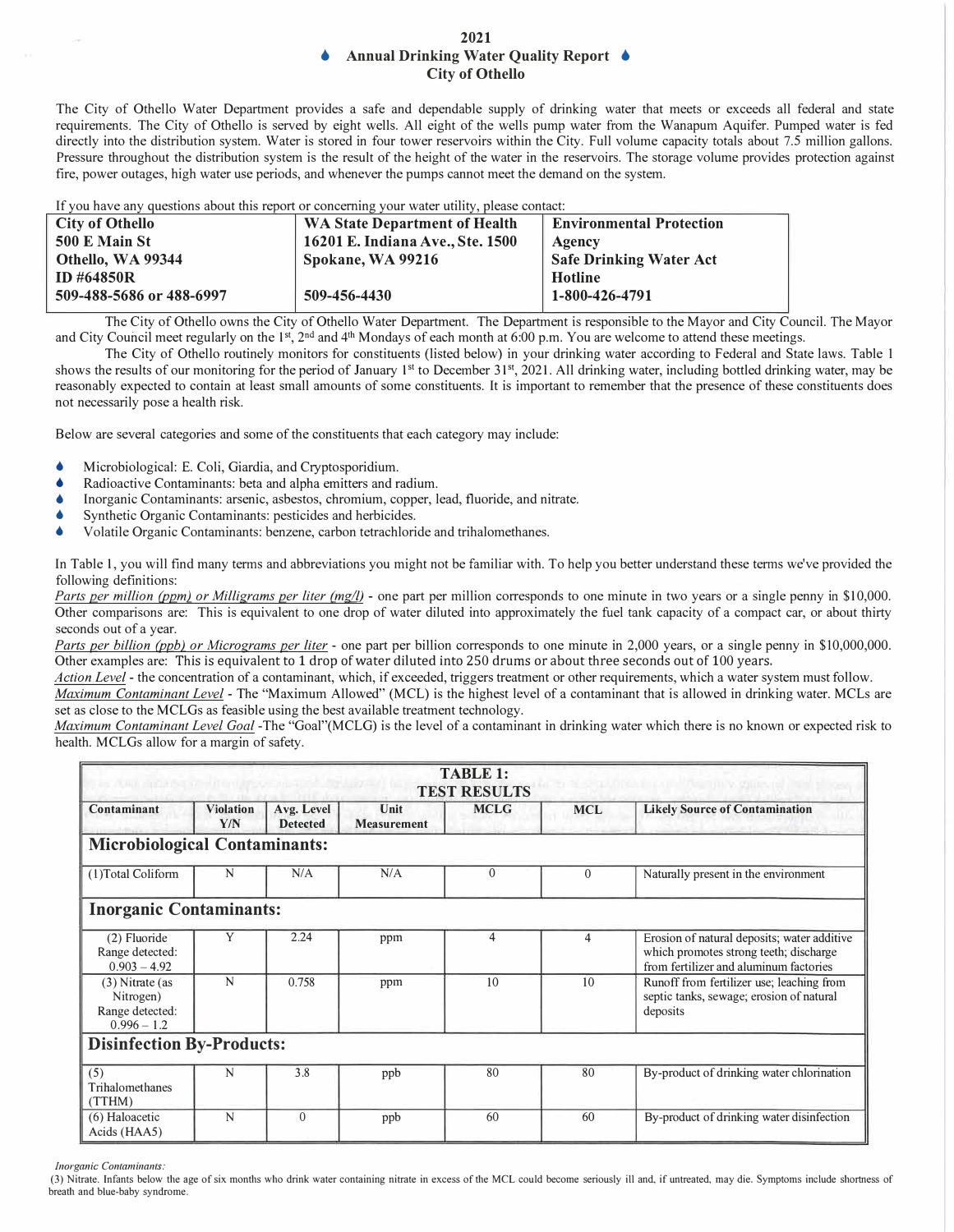As you can see by the table, our system had no violations. We constantly monitor for various constituents in the water supply to meet all regulatory requirements. MCL's are set at very stringent levels. To understand the possible health effects described for many regulated constituents, a person would have to drink 2 liters of water every day at the MCL level for a lifetime to have a one-in-a-million chance of having the described health effect. Please see the information below regarding the various tests the City performs on our water system.

**Total Coliform:** The Total Coliform Rule requires water systems to meet a very strict limit for coliform bacteria. Coliform bacteria are usually harmless, but their presence in water can be an indication of disease-causing bacteria. When coliform bacteria are found, special follow-up tests are done to determine if harmful bacteria are present in the water supply. If this limit is exceeded, the water supplier must notify the public by newspaper, television, or radio. To comply with the stricter regulations, we have increased the average amount of chlorine in the distribution system. As you can see by the chart, for 2021 the City had no bacteriological indications in any of our monthly tests.

**Flouride:** This is an alert about your drinking water and a cosmetic dental problem that might affect children under nine years of age. At low levels, fluoride can help prevent cavities, but children drinking water containing more than 2 milligrams per liter (mg/l) of fluoride may develop cosmetic discoloration of their permanent teeth (dental fluorosis). During the tests that only applied to well #6 (not the whole water system), the drinking water had fluoride concentration of 4.43 and 4.92 in two of the tests performed in 2021. The Department of Health requires us to test well #6 for fluoride regularly, even if we are not pumping that water to the system. Well #6 is considered a seasonal well and is used only during the high demand summer months. When we used well #6, the water is mixed with the rest of the system, which reduces the total fluoride levels for the system as a whole. As you can see by the above chart, fluoride levels for the city ranged from 0.903 to 4.92. However, before consumption that water was blended and was at an acceptable level.

Dental fluorosis, in its moderate or severe forms, may result in a brown staining and/or pitting of the permanent teeth. This problem occurs only in developing teeth before they erupt from the gums. Children under nine should be provided with alternative sources of drinking water or water that has been treated to remove the fluoride to avoid the possibility of staining and pitting of their permanent teeth. You may also want to contact your dentist about proper use by young children of fluoride-containing products. Older children and adults may safely drink the water.

Drinking water containing more than 4 mg/L of fluoride (the U.S. Environmental Protection Agency's drinking water standard) can increase your risk of developing bone disease. For more information, please call the City of Othello Public Works Department at 509-488-6997. Some home water treatment units are also available to remove fluoride from drinking water. To learn more about available home water treatment units, you may call NSF International at 1-877-8-NSF-HELP.

Nitrates: Nitrate in drinking water at levels above 10 ppm is a health risk for infants of less than six months of age. High nitrate levels in drinking water can cause blue baby syndrome. Nitrate levels may rise quickly for short periods of time because of rainfall or agricultural activity. If you are caring for an infant, you should ask advicefrom your health care provider.

**Trihalomethanes (TTHM) & Haloacetic Acid (HAAS):** The tests for TTHM and HAAS are done on well systems that use chlorination products for water disinfection. The tests must be done during the warmest part of the year, sometime between July and October.

**Lead:** In Washington State, lead in drinking water comes primarily from materials and components used in household plumbing. The more time water has been sitting in pipes, the more dissolved metals, such as lead, it may contain. Elevated levels of lead can cause serious health problems, especially in pregnant women and young children. To help reduce potential exposure to lead: for any drinking water tap that has not been used for 6 hours or more, flush water through the tap until the water is noticeably colder before using for drinking or cooking. You can use the flushed water for watering plants, washing dishes or general cleaning. Only use water from the cold-water tap for drinking, cooking and especially for making baby formula. Hot water is likely to contain higher levels of lead. If you are concerned about lead in your water, you may wish to have your water tested. Information on lead in drinking water is available from EP A's Safe Drinking Water Hotline at 1-800-426-4791 or online at http://www.doh.wa.gov/CommunityandEnvironment /DrinkingWater/RegulationandCompliance/CCRReports. The city tested for lead and copper at 20 locations and found there was none detected. This test is required by the State every 3 years.

Thank you for allowing us to continue providing your family with clean, quality water this year. In order to maintain a safe and dependable water supply we sometimes need to make improvements that will benefit all of our customers. These improvements are sometimes reflected as rate structure adjustments.

Some people may be more vulnerable to contaminants in drinking water than the general population. Immuno-compromised persons such as persons with cancer undergoing chemotherapy, persons who have undergone organ transplants, people with HIV/AIDS or other immune system disorders, some elderly, and infants can be particularly at risk from infections. These people should seek advice about drinking water from their health care providers. EP*NCDC* guidelines on appropriate means to lessen the risk of infection by cryptosporidium and other microbiological contaminants are available from the Safe Drinking Water Hotline (800-426-4791). Please call Public Works @ 488-6997 or City Hall @ 488-5686 if you have questions.

> **We at the City of Othello Water Department work around the clock to provide top quality water to every tap. We ask that all of our customers help us protect our water sources, which are the heart of our community, our way of life and our children's future.**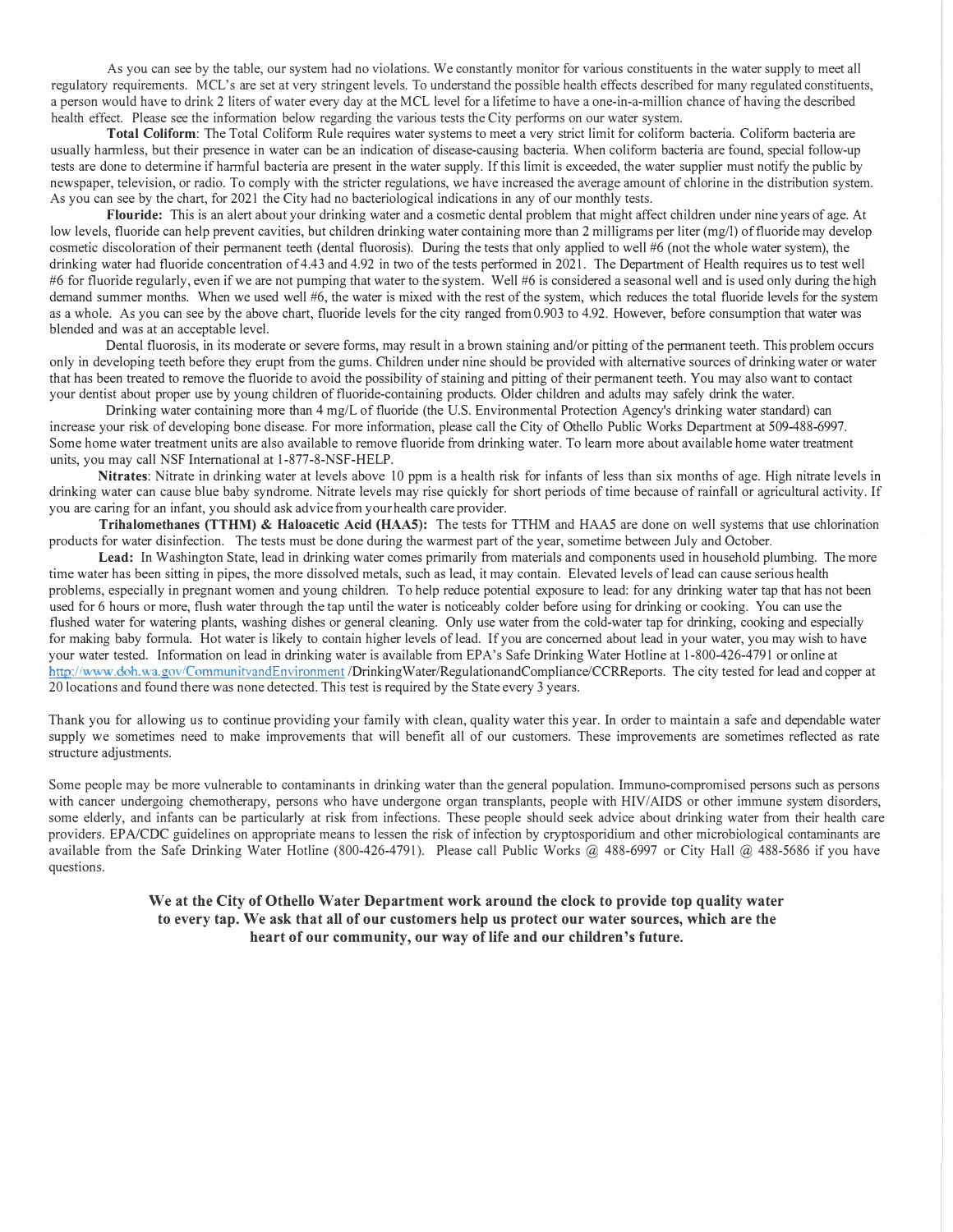## **2021 • Informe Anual de Calidad del Agua Potable • Municipalidad de Othello**

El Departamento de Agua de la Municipalidad de Othello provee un suministro seguro y fiable de agua potable que cumple con o excede todos los requisitos federales y estatales. La Municipalidad de Othello esta servida por ocho pozos. Todos los ocho pozos sacan agua de la Capa Acuffera Wanapum. Las aguas bombeadas se dirigen directamente al sistema de distribución. El agua se guarda en tres torres de depósitos dentro del límite municipal. La capacidad del volumen completo suma un total de aproximadamente 7.5 millones de galones. La presión a través de todo el sistema de distribución es el resultado de la altura del agua dentro de los depósitos. El volume de almacenaje da proteccion contra incendios, cortes de luz, y periodos de alto consume de agua cuando las pompas no pueden satisfacer la demanda del sistema.

i tiene usted alguna pregunta sobre este informe o sobre su servicio de agua, por favor contáctese con:

| Municipalidad de Othello | Departamento de Salud Estatal | Agencia de Protección al   |
|--------------------------|-------------------------------|----------------------------|
| <b>500 E. Main St.</b>   | Suite 305                     | Ambiente                   |
| Othello, WA 99344        | 1500 W Fourth Ave             | Línea de Emergencia de la  |
| <b>ID #64850R</b>        | Spokane, WA 99204             | Ley de Agua Potable Segura |
| 509-488-5686 6 488-6997  | 509-456-3115                  | 1-800-426-4791             |

La Municipalidad de Othello es propietario de! Departamento de Agua de la Municipalidad de Othello. El Departamento es responsable ante el Alcalde y el Consejo Municipal. El Alcalde y el Consejo Municipal se reúnen regularmente el 1 er, 2° y 4° lunes de cada mes a las 6:00 p.m. Usted tiene la bienvenida para asistir a estas reuniones.

La Municipalidad de Othello busca con rutina los componentes en la lista de abajo en el agua potable de acuerdo a leyes federales y estatales. Tabla I muestra los resultados de los controles para el periodo de! I de enero hasta el 31 de diciembre de 2021. Toda el agua potable, incluso agua embotellada, podria contener, dentro de lo esperado razonablemente, una pequefia cantidad de algunos constituyentes. Es importante recordar que la presencia de estos constituyentes no implica necesariamente un riesgo a la salud.

Mas abajo hay varias categorias y algunos de los constituyentes que cada categoria puede incluir:

- Microbiol6gico: E. Coli, Giardia, y Criptoesporidio.
- Contaminantes Radiactivos: emisores de partfculas beta y alfa y el elemento radio.
- Contaminantes inorganicos: arsenico, asbestos, cromo, cobre, plomo, fluoruro y nitrato
- Contaminantes Sintéticos Orgánicos: pesticidas y herbicidas.
- Contaminantes Volátiles Orgánicos: benceno, tetracloruro de carbono y trihalometanos.

En la Tabla 1 usted encontrará muchos términos y abreviaciones que a lo mejor no conoce. Para ayudarle a entender mejor estos términos hemos dado las definiciones que vienen a continuación:

Partes por millón (ppm) r Miligramos por litro (mg/l) - una parte por millón corresponde a un minuto en dos años o un solo centavo en \$10,000. Otras comparaciones son: Esto es equivalente a una gota de agua diluida en aproximadamente la capacidad del depósito de combustible de un autom6vil, o unos treinta segundos de un afio.

*Partes por billón (ppb) o Microgramos por litro* - una parte por billón (un mil millón) corresponde a 1 minuto en 2,000 años o 1 centavo en \$10,000,000. Esto es equivalente a I gota de agua diluida en 250 barriles o unos tres segundos de I 00 afios.

*Nivel de Acción* - La concentración de un contaminante que, si es excedido, pone en marcha requisitos de tratamiento u otros que está obligado a seguir un sistema de agua potable.

*Nivel Maximo de Contaminante* - El "Maximo Perrnitido" (MCL segun las siglas en ingles) es el nivel mas alto perrnitido de un contaminante que se perrnite en al agua potable. MCL's se establecen lo mas cerca a los MCLG's como sea factible usando la mejor tecnica de tratamiento disponible. *Meta Máxima de Nivel de Contaminante* -La "Meta"(MCLG) es el nivel de un contaminante en el agua potable por debajo del cual no existe ningún meta maxima de Triver de Comaminante-La Triver de (NCEG) es el filolo de dificondante.<br>Tresgo conocido ni esperado a la salud. Los MCLG's permiten un margen de seguridad.

| <b>TABLA 1:</b><br>医原子宫间 医间隙 医手术的 医皮肤性的 的第三人称形式人的<br>Олгания дорогители технической модели и с<br><b>RESULTADOS DE PRUEBAS</b> |                   |                                  |                            |                |            |                                                                                                                                       |
|--------------------------------------------------------------------------------------------------------------------------------|-------------------|----------------------------------|----------------------------|----------------|------------|---------------------------------------------------------------------------------------------------------------------------------------|
| Contaminante                                                                                                                   | Infracción<br>S/N | <b>Nivel</b><br><b>Detectado</b> | <b>Unidad de</b><br>Medida | <b>MCLG</b>    | <b>MCL</b> | <b>Fuente Probable de Contaminación</b>                                                                                               |
| <b>Contaminantes Microbiológicos:</b>                                                                                          |                   |                                  |                            |                |            |                                                                                                                                       |
| (1) Coliformes Total                                                                                                           | N                 | N/A                              | N/A                        | $\theta$       | $\Omega$   | Presente en forma natural en el ambiente                                                                                              |
| <b>Contaminantes Inorgánicos:</b>                                                                                              |                   |                                  |                            |                |            |                                                                                                                                       |
| (2) Fluoruro rango de<br>detección:<br>$0.903 - 4.92$                                                                          | Y                 | 2.24                             | ppm                        | $\overline{4}$ |            | Erosión de depósitos naturales; aditivo al agua para<br>promover dientes fuertes; descarga de fábricas de<br>fertilizantes y aluminio |
| (3) Nitrato (como<br>Nitrógeno)<br>Rango detectado:<br>$0.996 - 1.2$                                                           | N                 | 0.758                            | ppm                        | 10             | 10         | Escurrimiento del uso de fertilizante; lixiviación de<br>pozos negros, aguas negras; erosión de depósitos<br>naturales                |
| Sub Productos de la Desinfección:                                                                                              |                   |                                  |                            |                |            |                                                                                                                                       |
| (5) Trihalometanos<br>(TTHM)                                                                                                   | N                 | 3.8                              | ppb                        | 80             | 80         | Subproducto de desinfección de agua potable                                                                                           |
| (6) Acido Haloacético<br>(HAA5)                                                                                                | N                 | $\Omega$                         | ppb                        | 60             | 60         | Subproducto de desinfección de agua potable                                                                                           |

*Contaminantes lnorganicos:* 

(3) Nitrato. Infantes menores de seis meses de edad que toman agua potable que contiene nitrato en exceso de los MCL podtian enfennarse setiamente, y si no son